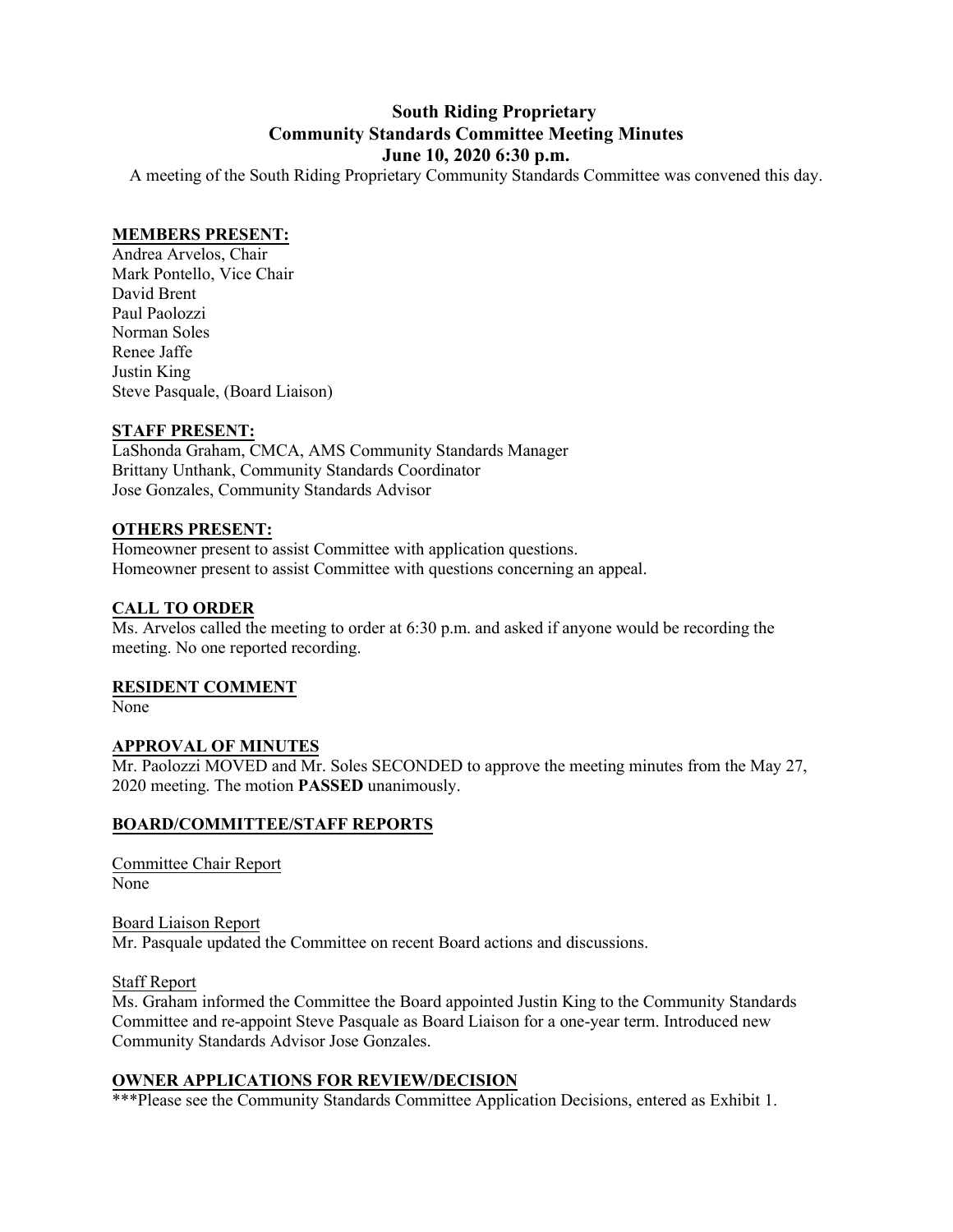# **EXECUTIVE SESSION**

Mr. Paolozzi MOVED and Mr. Soles SECONDED to enter Executive Session at 7:12 p.m. to discuss rules hearings. The motion **PASSED** unanimously.

Mr. Paolozzi MOVED and Mr. Soles SECONDED to exit Executive Session at 7:13 p.m. The motion **PASSED** unanimously.

## **ACTION TAKEN POST EXECUTIVE SESSION**

Mr. Paolozzi MOVED and Mr. Soles SECONDED to approve the Rules Violation and Application Assessment Consent Agendas as recommended by Staff. The motion **PASSED** unanimously.

#### **MATTERS FOR DISCUSSION**

Mr. Paolozzi MOVED and Mr. Soles SECONDED to defer appointment and re- appointment for Chair and Vice Chair until the July Committee meeting. The motion **PASSED** unanimously.

Mr. Paolozzi MOVED and Mr. Soles SECONDED to defer reappointment of Mr. Brent to the Community Standards Committee until the July 8th meeting. The motion **PASSED** unanimously.

#### **ADJOURNMENT**

Mr. Paolozzi MOVED and Mr. Soles SECONDED to adjourn the meeting at 7:45 p.m.

The next meeting will be held virtually via Zoom, Wednesday, July 8, 2020 at 6:30 p.m.

Andrea Arvelos

 $Sigma:$  Andrea Arvelos (Jul 9, 2020 14:30 EDT)

Andrea Arvelos, Community Standards Committee Chair

Date Approved: July 8, 2020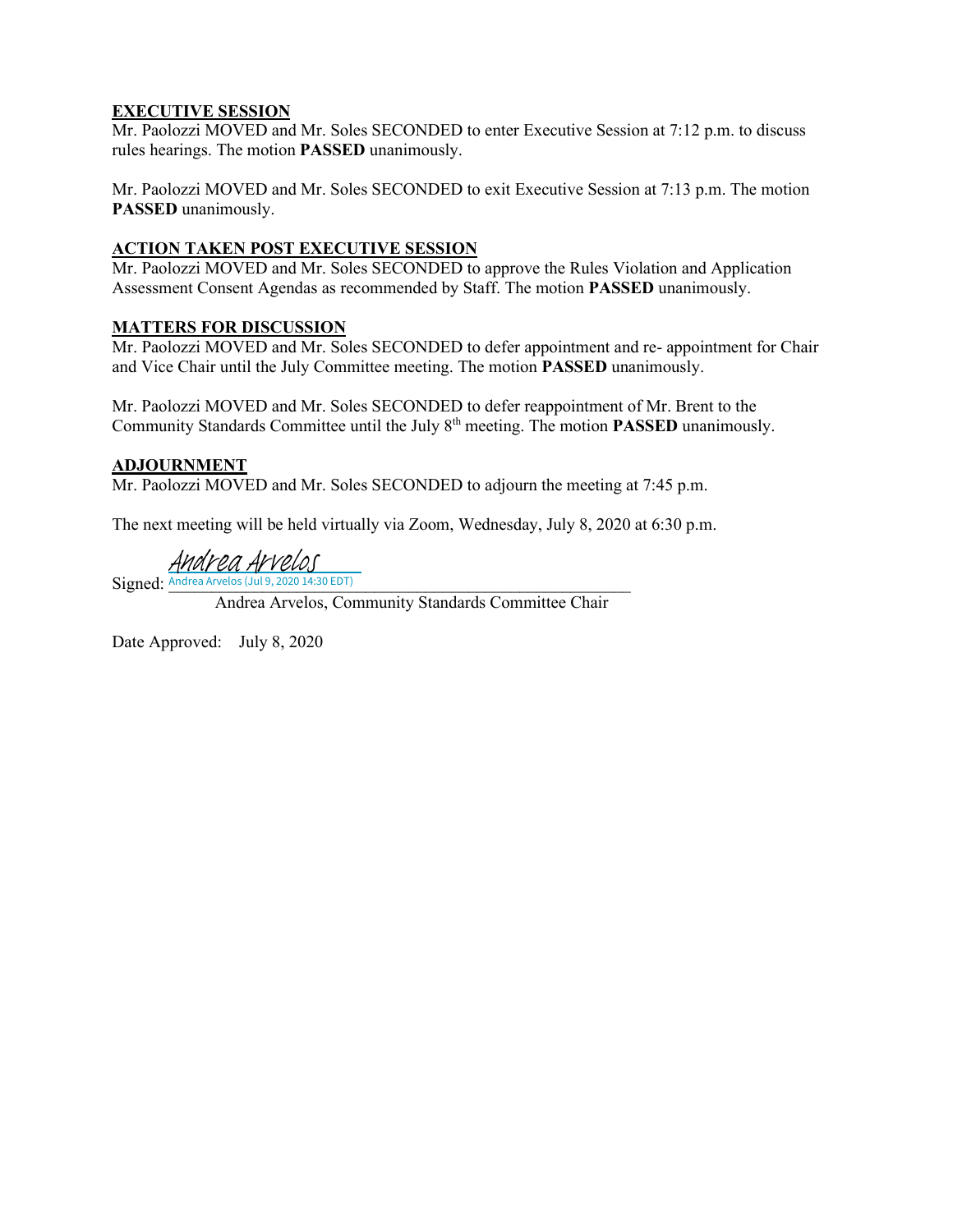#### **EXHIBIT 1 COMMUNITY STANDARDS COMMITTEE APPLICATION DECISIONS June 10, 2020 MEETING**

| <b>ADDRESS</b>                 |                                                  | <b>MOTION</b>                                                                                                                        |                                                   |
|--------------------------------|--------------------------------------------------|--------------------------------------------------------------------------------------------------------------------------------------|---------------------------------------------------|
| 43229 DARKWOODS STREET         | <b>PROJECT(S)</b><br><b>DECK</b>                 | Mr. Soles MOVED and Mr. Soles SECONDED to<br>approve the application as stipulated in the                                            | <b>DECISION</b><br>The motion passed unanimously. |
| 25294 JUSTICE DRIVE            | <b>SCREENED PORCH AND FRONT</b><br><b>PORCH</b>  | decision letter.<br>Mr. Paolozzi MOVED and Mr. Soles SECONDED to<br>approve the application as stipulated in the<br>decision letter. | The motion passed unanimously.                    |
| 25364 MCINTYRE SQUARE          | <b>DECK</b>                                      | Mr. Soles MOVED and Mr. Soles SECONDED to<br>approve the application as stipulated in the<br>decision letter.                        | The motion passed unanimously.                    |
| <b>25603 CREEK RUN TERRACE</b> | <b>DECK - RESUBMISSION</b>                       | Mr. Soles MOVED and Mr. Soles SECONDED to<br>approve the application as stipulated in the<br>decision letter.                        | The motion passed unanimously.                    |
| 25797 PLANTING FIELD DRIVE     | WALKWAY APPEAL                                   | Mr. Soles MOVED and Mr. Soles SECONDED to<br>approve the application as stipulated in the<br>decision letter.                        | The motion passed unanimously.                    |
| 25824 LEONARD DRIVE            | <b>DECK AND LATTICE</b>                          | Mr. Soles MOVED and Mr. Soles SECONDED to<br>approve the application as stipulated in the<br>decision letter.                        | The motion passed unanimously.                    |
| 25901 STINGER DRIVE            | DECK AND SCREENED PORCH                          | Mr. Soles MOVED and Mr. Soles SECONDED to<br>approve the application as stipulated in the<br>decision letter.                        | The motion passed unanimously.                    |
| 25913 RICKMANSWORTH LANE       | <b>WATER FOUNTAIN</b>                            | Mr. Soles MOVED and Mr. Soles SECONDED to<br>approve the application as stipulated in the<br>decision letter.                        | The motion passed unanimously.                    |
| 25969 HARTWOOD DRIVE           | <b>DECK</b>                                      | Mr. Soles MOVED and Mr. Soles SECONDED to<br>approve the application as stipulated in the<br>decision letter.                        | The motion passed unanimously.                    |
| 26169 IVERSON DRIVE            | WALKWAY, RAILING AND LIGHT<br><b>FIXTURES</b>    | Mr. Soles MOVED and Mr. Soles SECONDED to<br>approve the application as stipulated in the<br>decision letter.                        | The motion passed unanimously.                    |
| 42264 MAGISTRATE COURT         | DECK ADDITIONS AND HOT TUB                       | Mr. Soles MOVED and Mr. Soles SECONDED to<br>approve the application as stipulated in the<br>decision letter.                        | The motion passed unanimously.                    |
| 42484 FLEMMING DRIVE           | SWIMMING POOL, FENCE                             | Mr. Soles MOVED and Mr. Soles SECONDED to<br>approve the application as stipulated in the<br>decision letter.                        | The motion passed unanimously.                    |
| 42521 FLEMMING DRIVE           | SWIMMING POOL, LANDSCAPING,<br>&<br>TREE REMOVAL | Mr. Soles MOVED and Mr. Soles SECONDED to<br>approve the application as stipulated in the<br>decision letter.                        | The motion passed unanimously.                    |
| 42532 FLEMMING DRIVE           | PATIO AND SWIM SPA                               | Mr. Soles MOVED and Mr. Soles SECONDED to<br>approve the application as stipulated in the<br>decision letter.                        | The motion passed unanimously.                    |
| 42979 ASTELL STREET            | <b>PATIO</b>                                     | Mr. Soles MOVED and Mr. Soles SECONDED to<br>approve the application as stipulated in the<br>decision letter.                        | The motion passed unanimously.                    |
| 43109 EDGEWATER STREET         | <b>DECK</b>                                      | Mr. Soles MOVED and Mr. Soles SECONDED to<br>approve the application as stipulated in the<br>decision letter.                        | The motion passed unanimously.                    |
| 43225 DARKWOODS STREET         | FENCE                                            | Mr. Soles MOVED and Mr. Soles SECONDED to<br>approve the application as stipulated in the<br>decision letter.                        | The motion passed unanimously.                    |
| 43516 LAIDLOW STREET           | <b>DECK</b>                                      | Mr. Soles MOVED and Mr. Soles SECONDED to<br>approve the application as stipulated in the<br>decision letter.                        | The motion passed unanimously.                    |
| 43555 HYLAND HILLS STREET      | PATIO                                            | Mr. Soles MOVED and Mr. Soles SECONDED to<br>approve the application as stipulated in the<br>decision letter.                        | The motion passed unanimously.                    |
| 43710 MINK MEADOWS STREET      | WALKWAY                                          | Mr. Soles MOVED and Mr. Soles SECONDED to<br>approve the application as stipulated in the<br>decision letter.                        | The motion passed unanimously.                    |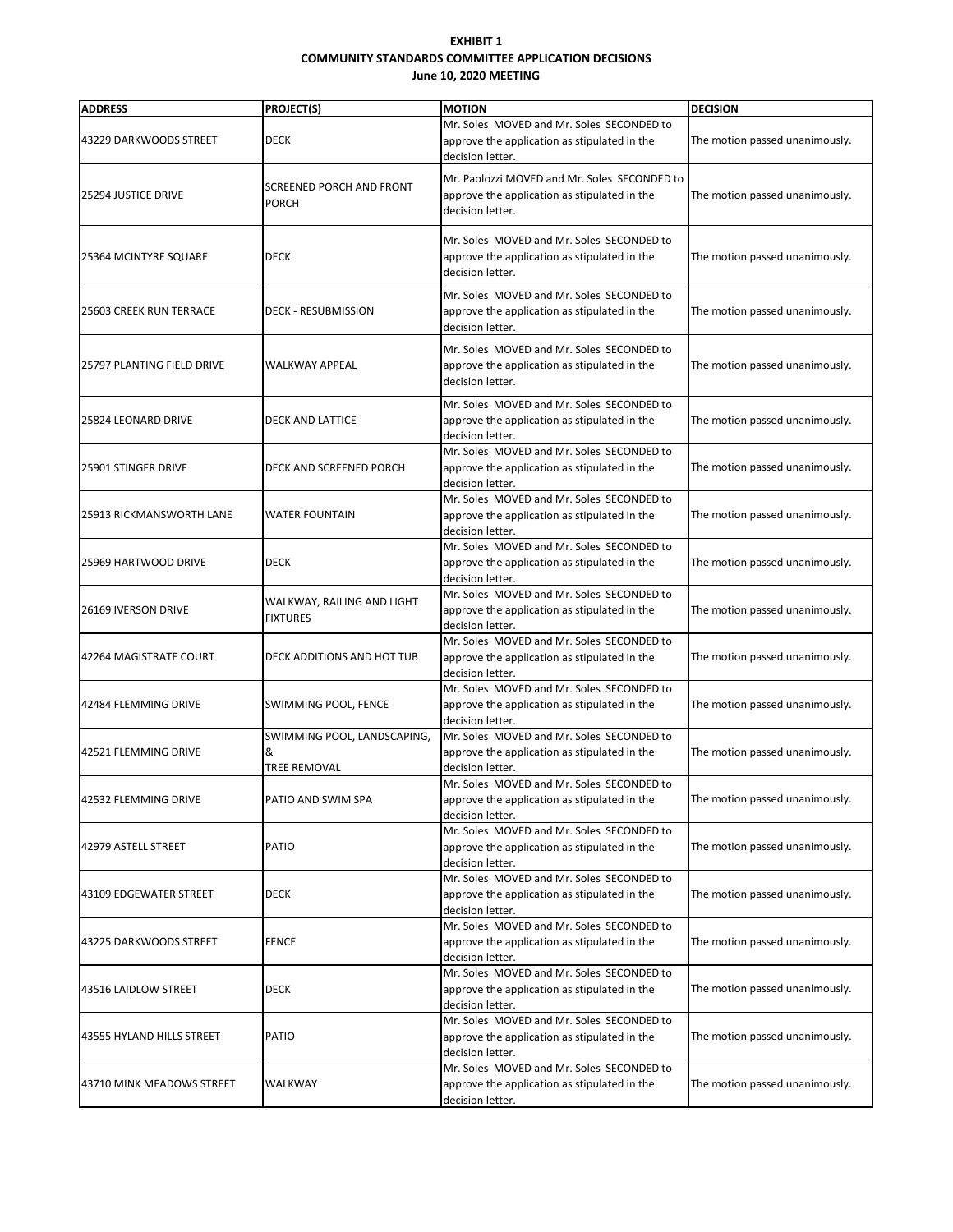#### **EXHIBIT 1 COMMUNITY STANDARDS COMMITTEE APPLICATION DECISIONS**

**June 10, 2020 MEETING**

| <b>I25996 TALAMORE DRIVE</b> | <b>IWALKWAY AND LANDING</b> | Mr. Soles MOVED and Mr. Soles SECONDED to    | The motion passed unanimously. |  |
|------------------------------|-----------------------------|----------------------------------------------|--------------------------------|--|
|                              |                             | approve the application as stipulated in the |                                |  |
|                              |                             | Idecision letter.                            |                                |  |
|                              |                             |                                              |                                |  |